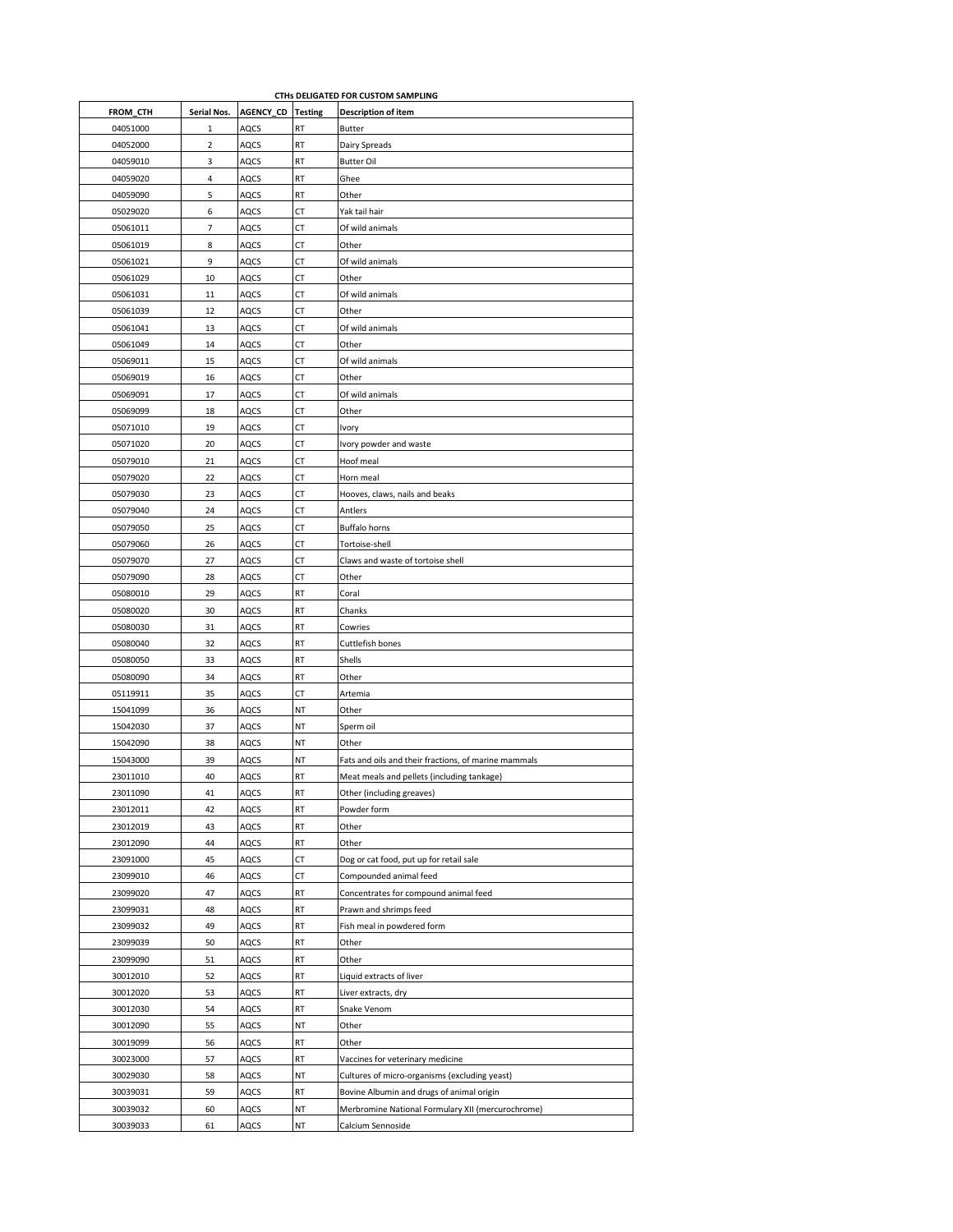| 30039034             | 62  | AQCS         | NT       | Anaesthetic agents used in human or veterinary medicine or surgery                             |  |
|----------------------|-----|--------------|----------|------------------------------------------------------------------------------------------------|--|
| 30039035             | 63  | AQCS         | NT       | Aluminium hydroxide gel, Ketamine                                                              |  |
| 30039090             | 64  | AQCS         | ΝT       | Other                                                                                          |  |
| 31010010             | 65  | AQCS         | RT       | Guano                                                                                          |  |
| 31010091             | 66  | AQCS         | ΝT       | Animal dung                                                                                    |  |
| 31010092             | 67  | AQCS         | RT       | Animal excreta                                                                                 |  |
| 31010099             | 68  | AQCS         | RT       | Other                                                                                          |  |
| 35030010             | 69  | AQCS         | ΝT       | Isinglass                                                                                      |  |
| 35030020             | 70  | AQCS         | RT       | Gelatin, edible grade and not elsewhere specified or included                                  |  |
| 35030030             | 71  | AQCS         | RT       | Glues derived from bones, hides and similar items; fish glues                                  |  |
| 35030090             | 72  | AQCS         | ΝT       | Other                                                                                          |  |
| 41041100             | 73  | AQCS         | ΝT       | Full gains, unsplit; grain splits                                                              |  |
| 41041900             | 74  | AQCS         | ΝT       | Other                                                                                          |  |
| 41044100             | 75  | AQCS         | NT       | Full grains, unsplit; grain splits                                                             |  |
| 41044900             | 76  | AQCS         | ΝT       | Other                                                                                          |  |
| 41051000             | 77  | AQCS         | RT       | In the wet state (including wet-blue)                                                          |  |
| 41053000             | 78  | AQCS         | ΝT       | In the dry state (crust)                                                                       |  |
| 41062100             | 79  | AQCS         | RT       | In the wet state (including wet-blue)                                                          |  |
| 41062200             | 80  | AQCS         | RT       | In the dry state (crust)                                                                       |  |
| 41063100             | 81  | AQCS         | RT       | In the wet state (including wet-blue)                                                          |  |
| 41063200             | 82  | AQCS         | NT       | In the dry state (crust)                                                                       |  |
| 41064000             | 83  | AQCS         | RT       | Of reptiles                                                                                    |  |
| 41069100             | 84  | AQCS         | RT       | In the wet state (including wet-blue)                                                          |  |
| 41069200             | 85  | AQCS         | ΝT       | In the dry state (crust)                                                                       |  |
| 41071100             | 86  | AQCS         | RT       | Full grains, unsplit                                                                           |  |
| 41071200             | 87  | AQCS         | RT       | Grain splits                                                                                   |  |
| 41071900             | 88  | AQCS         | RT       | Other                                                                                          |  |
| 41079100             | 89  | AQCS         | RT       | Full grains, unsplit                                                                           |  |
| 41079200             | 90  | AQCS         | ΝT       | Grain splits                                                                                   |  |
| 41079900             | 91  | AQCS         | NT       | Other                                                                                          |  |
| 41120000             | 92  | AQCS         | ΝT       | Leather further prepared after tanning or crusting, including parchment-                       |  |
| 41131000             | 93  | AQCS         | ΝT       | Of goats or kids                                                                               |  |
| 41132000             | 94  | AQCS         | ΝT       | Of swine                                                                                       |  |
| 41133000             | 95  | AQCS         | ΝT       | Of reptiles                                                                                    |  |
| 41139000             | 96  | AQCS         | ΝT       | Other                                                                                          |  |
|                      | 97  |              |          |                                                                                                |  |
| 41141000<br>41142010 | 98  | AQCS<br>AQCS | ΝT<br>ΝT | Chamois (including combination chamois) leather<br>Patent leather and patent laminated leather |  |
|                      |     |              |          |                                                                                                |  |
| 41142020             | 99  | AQCS         | ΝT       | Metallised leather                                                                             |  |
| 41151000             | 100 | AQCS         | ΝT       | or strip, whether or not in rolls                                                              |  |
| 41152010             | 101 | AQCS         | ΝT       | Cuttings of leather                                                                            |  |
| 41152090             | 102 | AQCS         | ΝT       | Other                                                                                          |  |
| 43021100             | 103 | AQCS         | RT       | Of mink                                                                                        |  |
| 43021910             | 104 | AQCS         | RT       | Calf skins, with hair on, tanned or dressed                                                    |  |
| 43021920             | 105 | AQCS         | RT       | Hides or skins of other bovine and equine animals with hair on, tanned or<br>dressed           |  |
| 43021930             | 106 | AQCS         | RT       | Goat (Common) and kid skins with hair on, tanned or dressed                                    |  |
| 43021990             | 107 | AQCS         | RT       | Hides and skins of other animals with hair on, tanned or dressed                               |  |
| 43022000             | 108 | AQCS         | RT       | Heads, tails, paws and other pieces or cuttings, not assembled                                 |  |
| 43023000             | 109 | AQCS         | RT       | Whole skins and pieces or cuttings thereof, assembled                                          |  |
|                      |     |              |          |                                                                                                |  |
| 95069910             | 110 | AQCS         | СT       | Badminton shuttle cocks                                                                        |  |